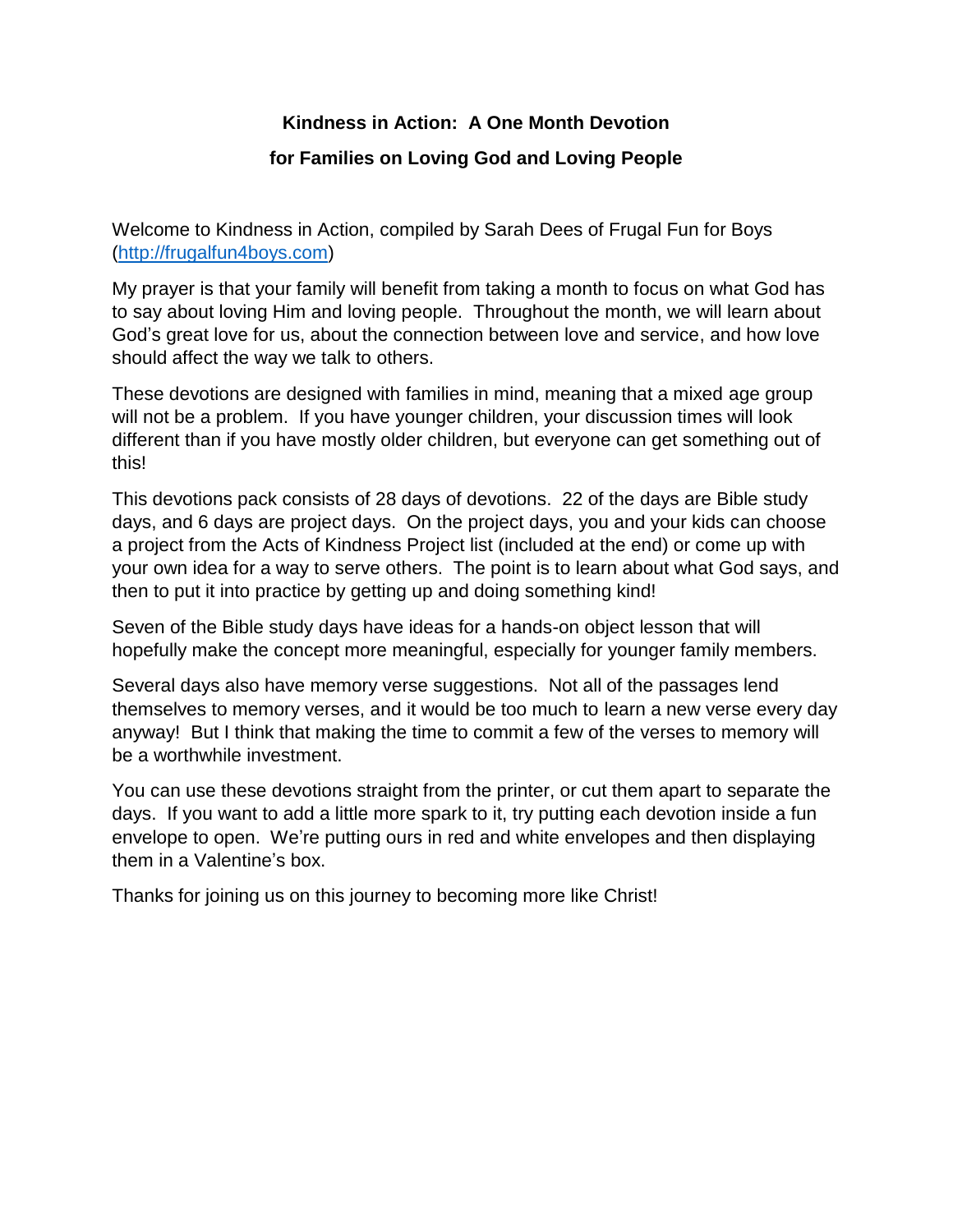#### **Day 1: God is Love!**

#### **Bible reading:** 1 John 4:7-14

What do these verses tell us about how God loved us? What action did He perform?

Do you know what the word "propitiation" means? In the Old Testament, the high priest had to sprinkle blood on the mercy seat in the Holy of Holies every year on the Day of Atonement to atone (pay) for the sins of the people. Jesus became the propitiation for our sins – He became our "mercy seat" so that God could look at what Jesus did on the cross as payment for our sins.

What does verse 8 say about people who don't love God or other people?

**Memory verse:** 1 John 4:7

## **Day 2: We love because He first loved us.**

**Bible reading:** I John 4:15-21

What is it that we don't need to fear? (vs. 17-18) We don't need to fear God's judgment if we have trusted in Him for salvation because He loves us and has made us His children.

How do we get the ability to love? (vs. 19)

**Memory verse:** 1 John 4:19

## **Day 3: The Greatest Commandment**

#### **Bible reading:** Matthew 22:34-40

Are you familiar with the Ten Commandments? Can you remember what they are? If not, look at Exodus 20:1-17. Jesus summed up the Ten Commandments in Matthew 22:34-40. He said that there are two things that if we do them, we will be obeying all the commandments. What two things are those?

Can we love God perfectly? Can we love people perfectly? No! Not even for one day! That is why Jesus died for us. He loves us, and gives us the ability to become His children. He will help us to become more like Him!

What can you do today to love God?

What can you do today to love the people around you?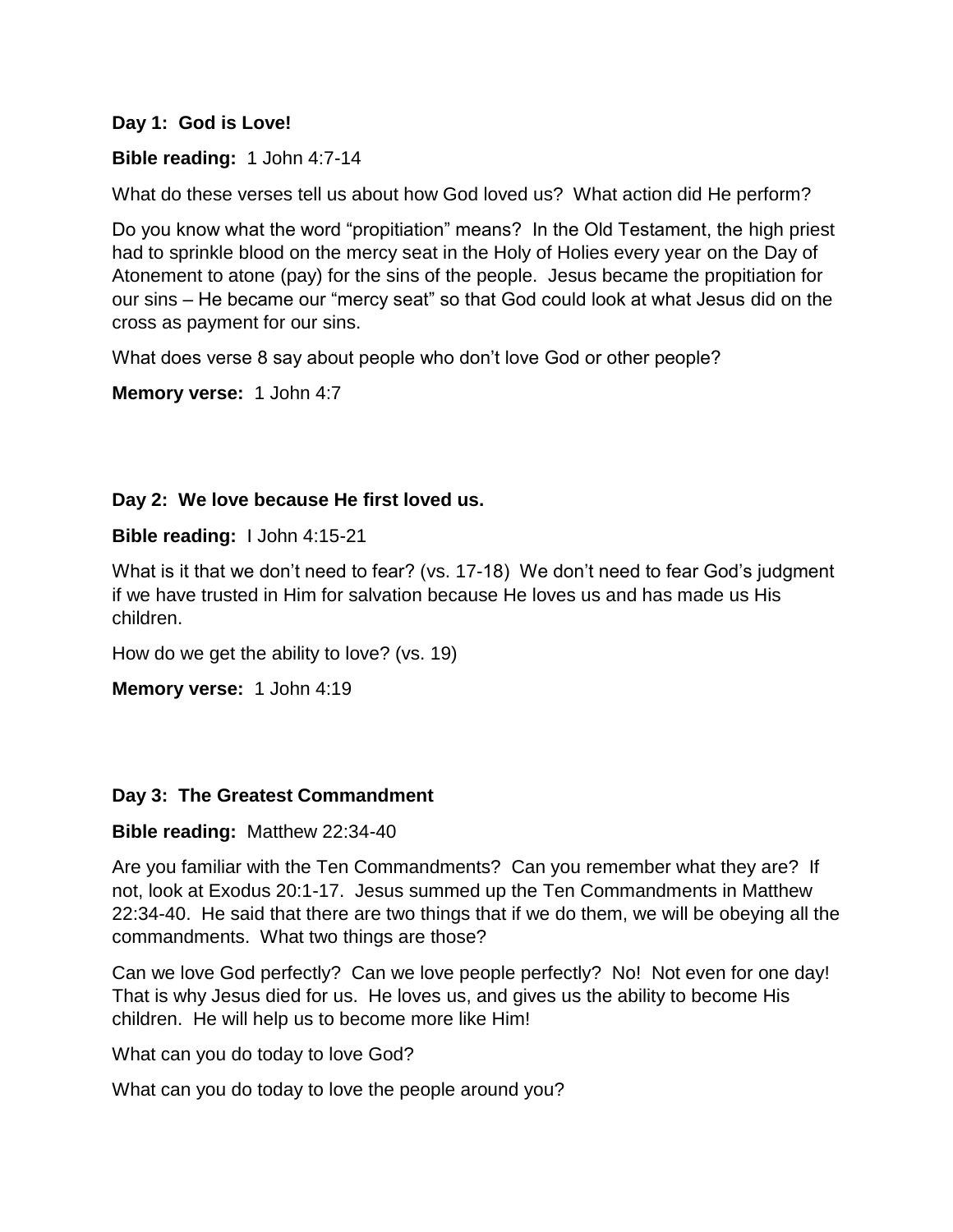# **Day 4: How Do We Love God?**

# **Bible Reading:** I John 5:1-4

How do we show love to God? By obeying what He says. It doesn't make a lot of sense to say that we love God, and yet to ignore what He says! If we love God, it will be important to us to make sure we're obeying Him. It's very tempting to think that obedience doesn't sound like much fun. It's easy for us to think that we need to do things our way in order for our lives to work out the way we want them to. But God knows what will truly make us happy! His commands are not a burden to obey because they are given with our good and God's glory in mind, and He gives us His help to obey them.

Do you know what a burden is? Imagine carrying a backpack filled with heavy books. All you can think about is wanting to put down your heavy load! Obeying God's commandments is not like that. God's ways are truly the best ways, and we are so much happier when we do what is pleasing to Him.

**Day 5:** Project day! Choose a project from the Acts of Kindness list, or think of your own!

## **Day 6: Jesus' Sacrificial Love**

**Activity:** Prepare several brown paper lunch sacks ahead of time with various items that have smells – both good and bad! Ideas: a banana, chocolate, a cookie, an orange slice, some canned tuna, pet food, a dirty sock. Let your children smell each bag without looking inside first. Discuss which smells they like and which they don't!

## **Bible reading:** Ephesians 5:1-2

Jesus gave Himself up for us by dying on the cross, and His sacrifice was a "fragrant aroma" to God. "Aroma" means "smell." These verses are saying that Jesus' sacrifice for us was like a pleasant smell to God.

## What does it mean to be an "imitator of God?"

What are you willing to sacrifice (give up) in order to love the people in your life – your brothers and sisters, your parents, your friends, people who are not kind to you, and others. These verses remind us that Christ loved us sacrificially when we did not deserve it.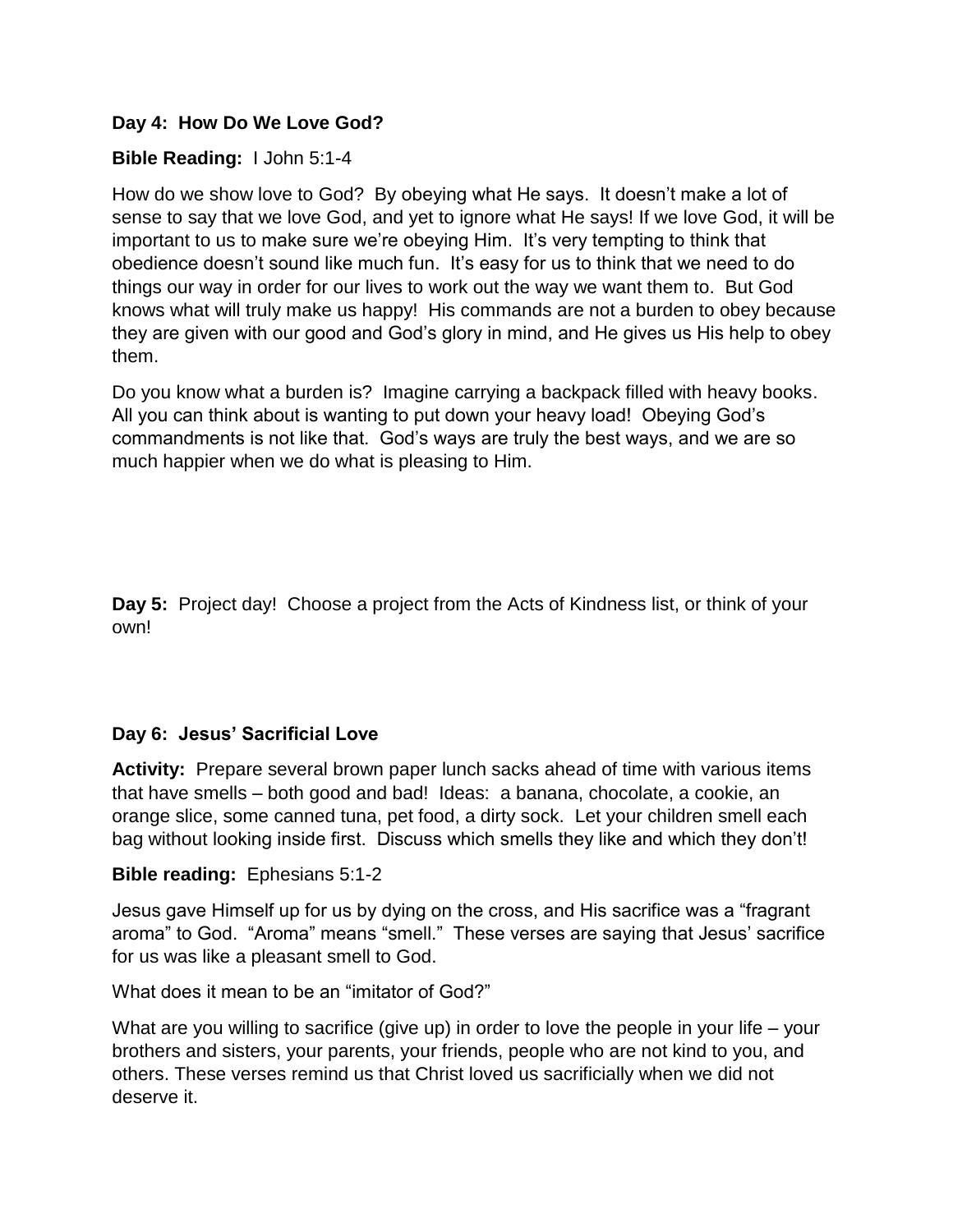## **Day 7: Washing Feet**

# **Bible Reading:** John 13:1-17

In this passage, Jesus set a very important example for His disciples. Jesus is God – He deserves to be worshipped! And yet He chose to take the position of a servant and to wash His disciples' dirty, dusty feet. What does Jesus explain to His disciples in verses 13-16? Was He only talking about washing feet?

**Activity:** Find a way for your children to do some meaningful service, such as putting together a meal for the family. It can be simple – sandwiches and fruit, for example. Young ones can help with putting napkins on the table. Or have your kids take turns serving a snack to the others in the family. Rotate days so that everyone gets a turn to do the serving.

# **Day 8: Out of the Overflow of the Heart…**

**Activity:** Saturate two identical kitchen sponges – one with water, and the other with muddy water or water with a couple drops of food coloring added. It doesn't take much dirt for it to show up, and you don't want the sponge to look visibly muddy. Both sponges should appear fairly identical. Ask your child to squeeze out each sponge into a dish. What came out of the clean sponge? Clean water. And what came out of the dirty sponge? Dirty water. We'll come back to this after the Bible reading.

## **Bible reading:** Matthew 12:33-37

In these verses, Jesus was talking to the Pharisees. The Pharisees thought that they were holy before God because they obeyed the law outwardly (in action). But their attitudes and words were not godly. Where does Jesus say our words come from?

Our words show what is really in our hearts. It's impossible to speak kind words if we are filled with bad attitudes. When we squeezed the dirty sponge, dirty water came out. There was no way to get clean water out of that sponge! In the same way, if we want to love others and speak kindly to them, we need to deal with what is in our hearts.

**Memory verse:** Matthew 12:34b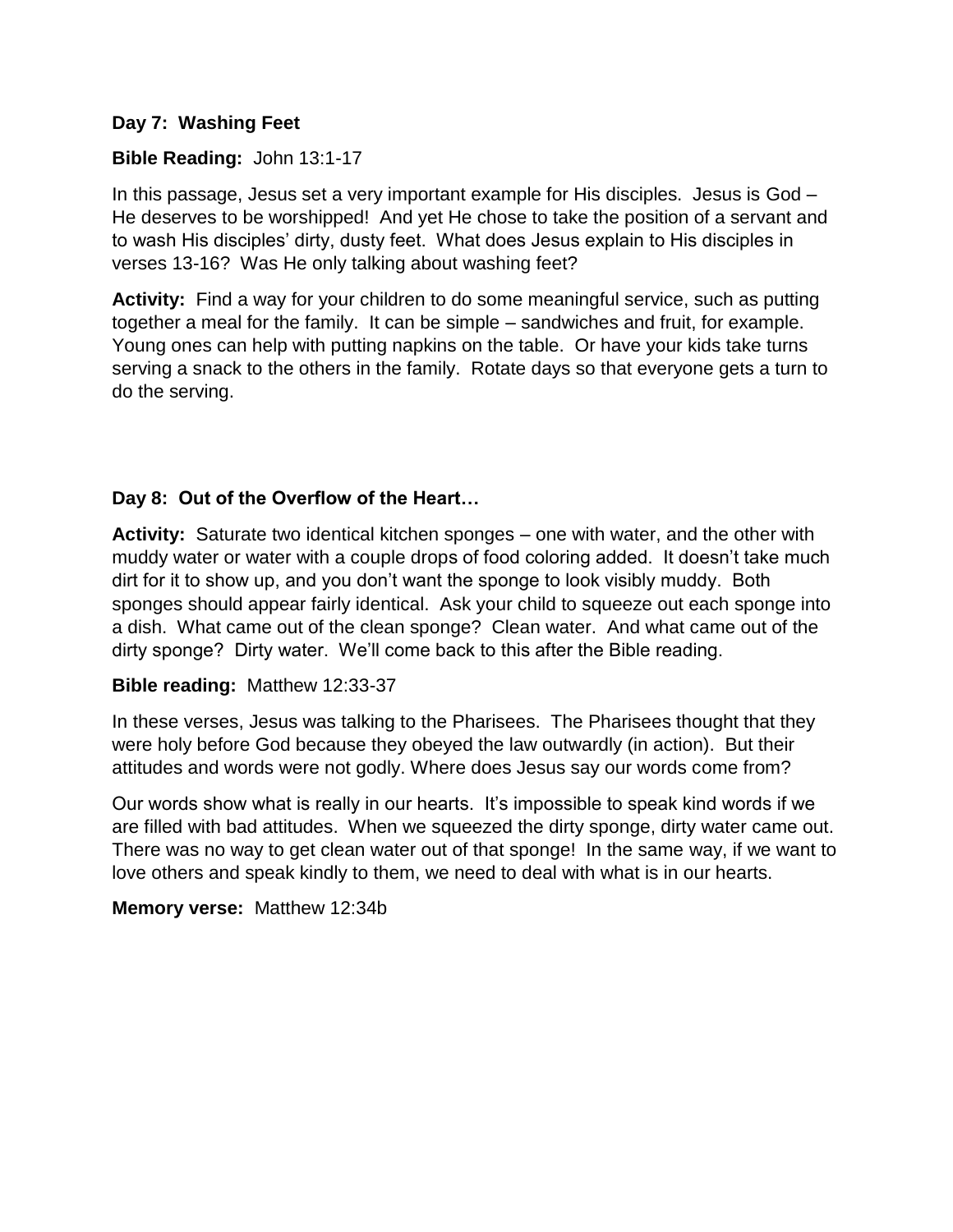## **Day 9: The Fruit of the Spirit**

# **Bible Reading:** Galatians 5:16-24

In these verses, the "flesh" refers to our sinful nature. What does verse 16 say about what we should do if we don't want to be controlled by our flesh?

The verses we read yesterday talked about a good tree bearing good fruit and a bad tree bearing bad fruit. We see the same idea again in these verses. When we become Christians, God gives us the Holy Spirit to help us. What character qualities does the Spirit produce in our lives when we know God?

## **Memory verse:** Galatians 5:22-23

**Day 10:** Project day! Choose a project from the Acts of Kindness list, or make up one of your own.

# **Day 11: Rotten Words or Encouraging Words?**

**Activity:** Prepare ahead of time to have some spoiled fruit for this day. For young children, it would also be fun to have some fresh fruit of the same type to compare. Get out the spoiled fruit and investigate it – what does it smell and feel like?

**Bible Reading:** Ephesians 4:29-32

What kind of words should we not say? The word "unwholesome" here means "rotten." Did you want to eat the rotten fruit? Of course not! What effect do our rotten words have on other people?

What does it mean that our words should build others up?

How can our words give grace to those who hear them? What is the opposite of giving grace? (Tearing down, stirring up a fight, making someone else discouraged)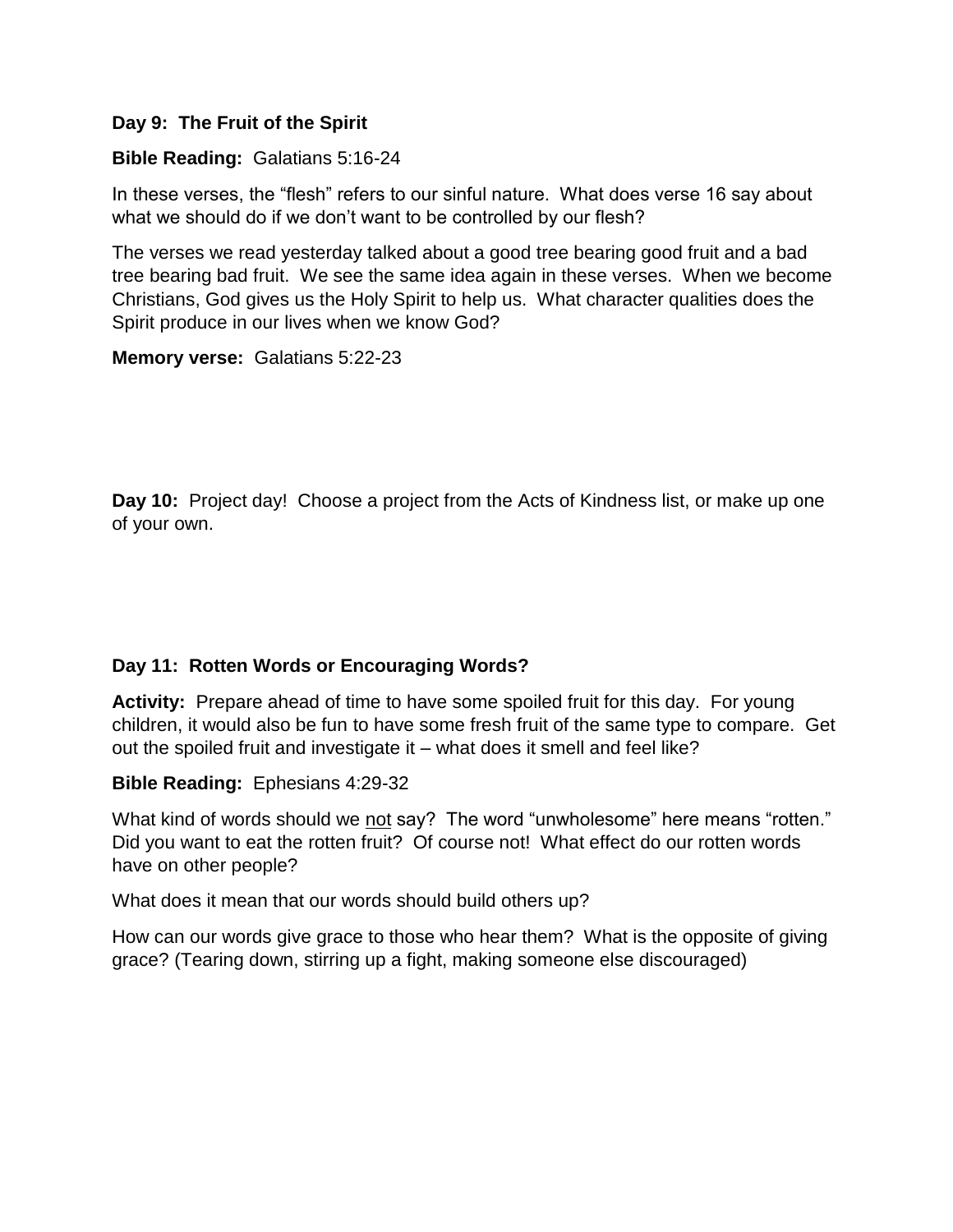# **Day 12: Love Changes the Way We Treat Others**

#### **Bible reading:** Colossians 3:12-15

What kind of heart does this passage tell us we are to put on? Which one of these character qualities do you think is the hardest to do? Why?

What does verse 14 say that love does? (It unites us) Why does love do that?

## **Day 13: Loving by Putting Others First**

**Bible Reading:** Philippians 2:3-11

What command is given in verse 3? Humility does not come naturally to our sinful hearts. But God did not create us to serve ourselves and put our desires first! He wants us to reflect His character instead. He gave us the perfect example of Christ who died a terrible death for us when He really deserved to be in heaven.

Do things go better in your family when everyone focuses on serving others? Explain.

**Memory verse:** Philippians 2:3

**Day 14:** Project day! Choose a project from the Acts of Kindness list, or make up your own!

## **Day 15: The Love Chapter, Part 1**

**Bible Reading:** I Corinthians 13:1-4

What do these verses say about what we are if we do not have love?

Write down the qualities of love in verse 4. Next to each quality, make a list of how you can live out that quality.

Don't forget what we learned on Days 1 and 2 about where love comes from!

**Memory verse:** 1 Corinthians 13:4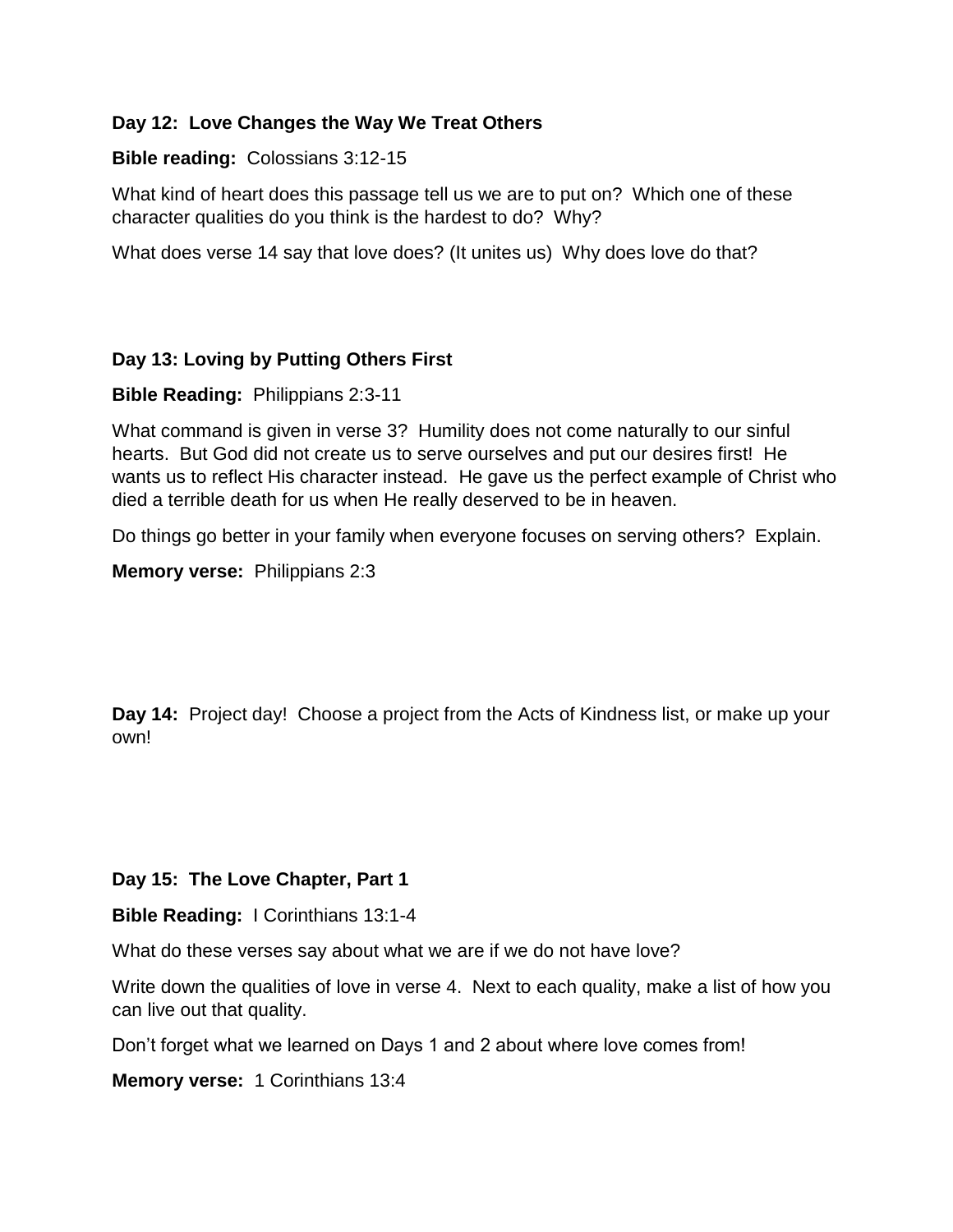# **Day 16: The Love Chapter, Part 2**

# **Bible Reading:** 1 Corinthians 13:5

What are the qualities of love listed in this verse? Love is not rude, it does not seek its own way, it is not provoked, and does not take into account a wrong suffered (other translations say "does not keep a record of wrongs").

Are you easily provoked? Do you get frustrated easily? Do you dwell on the ways in which people have sinned against you, or are you quick to forgive?

Add these qualities of love to your list from yesterday, and write out some ways to obey what the Bible says in this verse.

**Memory verse:** I Corinthians 13:5

# **Day 17: The Love Chapter, Part 3**

**Bible Reading:** I Corinthians 13:6-8a

This is a short passage, but one that is great to think about! What does it mean to "rejoice in unrighteousness"? (NASB – other versions have this worded differently)

Do you think tattling is rejoicing in unrighteousness? Is it possible for it not to be? How?

Are you known to others as a person who "bears all things," or are you quick to be bothered by the actions of others?

**Memory verse:** I Corinthians 13:6-8a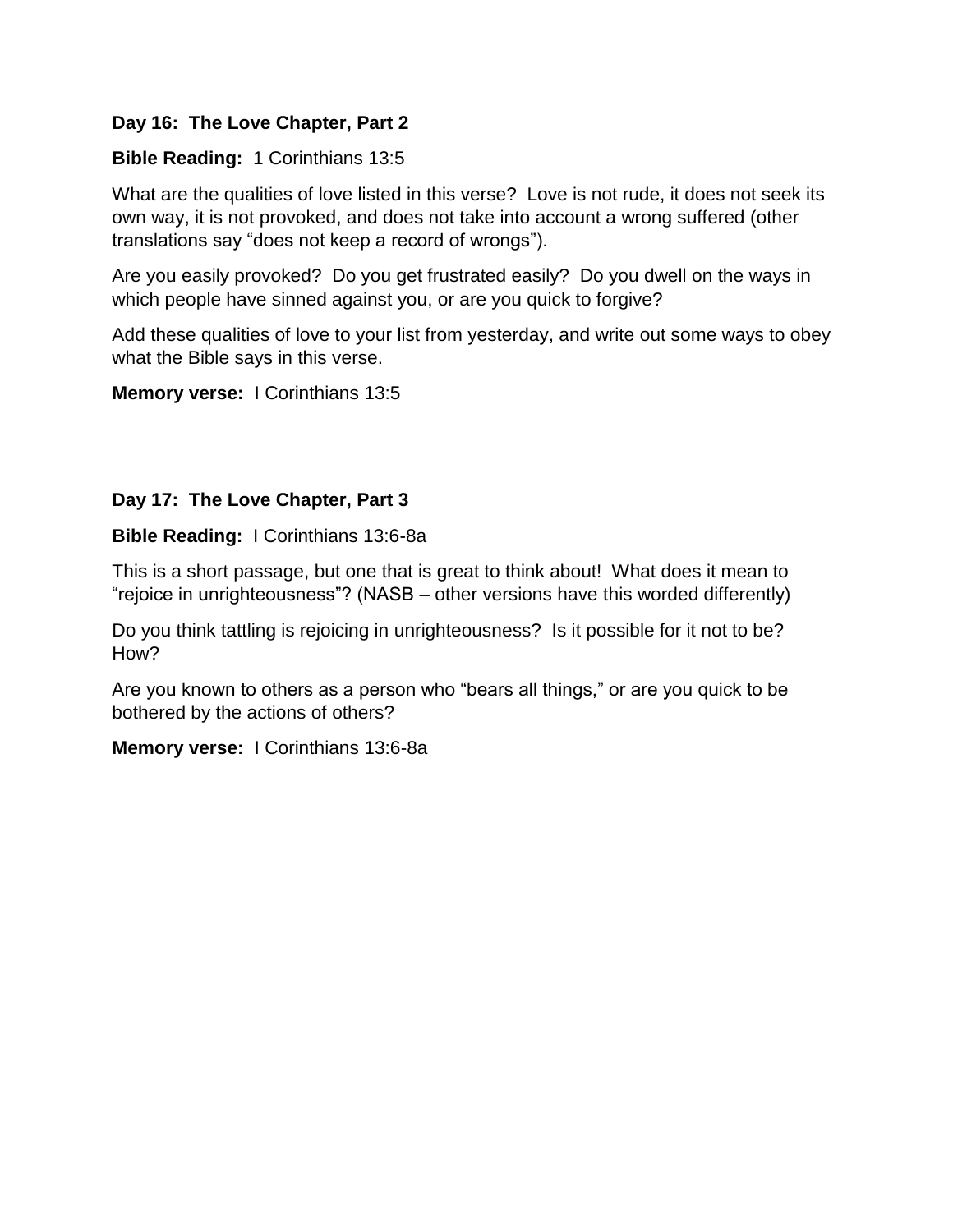# **Day 18: The Mouth of the Righteous is a Fountain of Life**

**Activity:** Before this devotion, go for a walk outside. If it's cold where you live, serve hot chocolate afterwards. If it's warm, serve glasses of ice water. Comment, "Isn't this refreshing after being outside?"

# **Bible Reading:** Proverbs 10:11-12

Water is essential for life! Can you remember a time when you were really thirsty and didn't have anything to drink? (Or maybe you just got really thirsty if you did the activity first!) Verse 11 tells us that the words of a righteous person are like a fountain of life.

Where do you think the righteous person's wise and good words come from?

Can you think of some examples of words that would be like a fountain of life to those who hear them?

**Memory verse:** Proverbs 10:11

## **Day 19: Healing Words**

**Bible Reading:** Proverbs 12:18

To have rash words (NASB) or reckless words (NIV) means to speak without regard to the effect our words have on other people. What does this verse says rash words are like?

What would the tongue of the wise say to a friend who seems lonely? To a brother or sister who just accidentally spilled something? To someone who borrowed your stuff without asking?

How can you replace rash words with healing words today?

**Day 20:** Project Day! Choose a project from the Acts of Kindness list, or make up one of your own.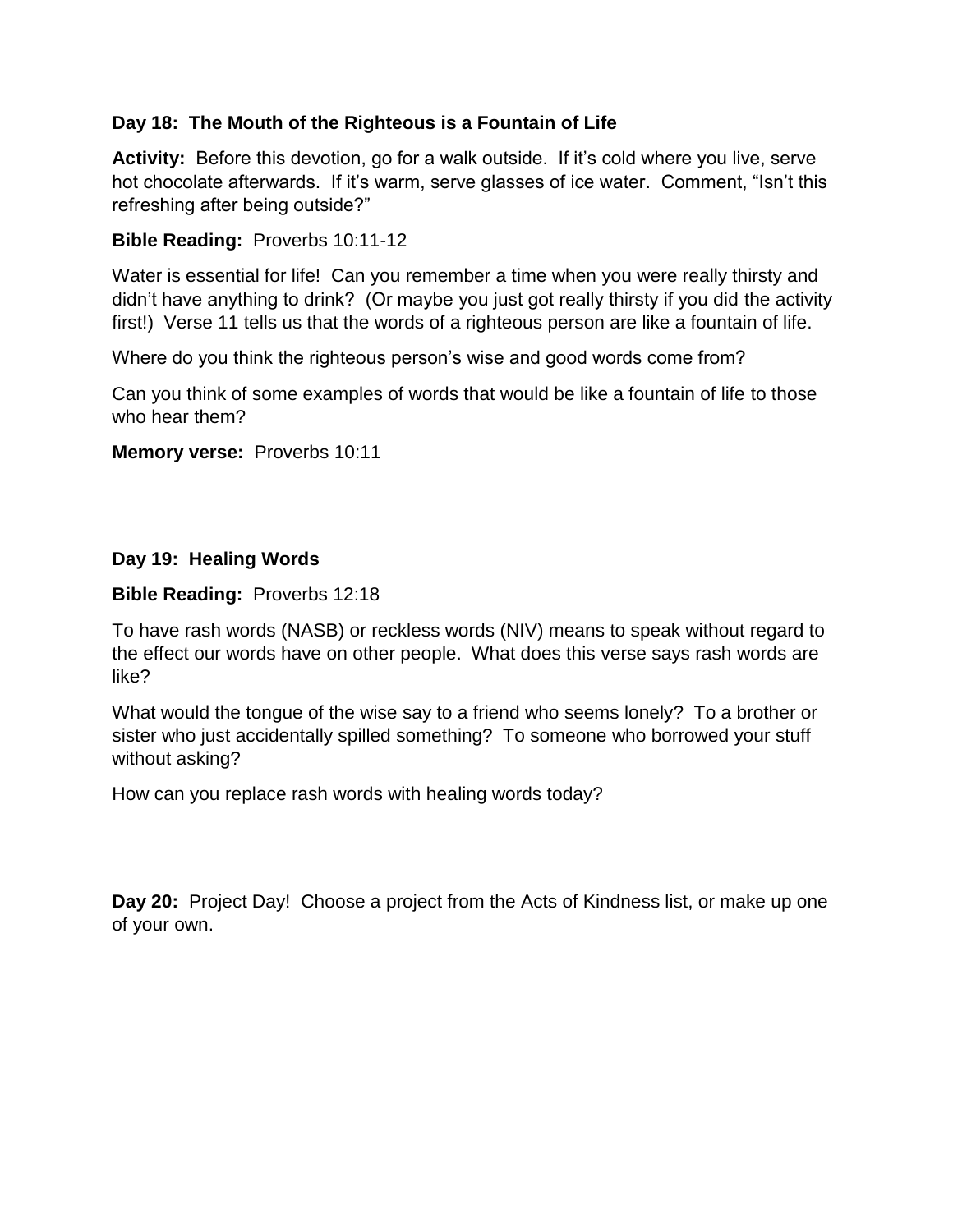# **Day 21: Lying Lips**

# **Bible Reading:** Proverbs 12:19-22

What is deceit? Deceit is very similar to lying. When you tell a lie, you are saying something that is not true. Deceit can involve actions as well as words. For example, if you throw all of your toys and clothes into your closet and shut the door or hide them under your bed, you are deceiving your mother into thinking that you cleaned up your room when you really just moved the mess to another place.

What does verse 22 say about how God thinks about lying? What does God ask you do to instead?

How will lying and deceit affect your relationships with other people?

**Memory verse:** Proverbs 12:22

# **Day 22: The Power to Overcome Anger**

## **Bible Reading:** Proverbs 15:1, 4

How do arguments usually go? In our house, no one plans on getting in an argument. But then someone does something that another person doesn't like, and the offended brother responds with a rude comment. That rude comment is answered with another rude comment, and so on. Anger never solves a problem – instead, it's like putting more wood on the fire!

God says that instead of believing the lie that we'll feel better if we get someone back with our words, we should speak to them in a kind and gentle way. What effect does God say a gentle response will have? The great part is that a gentle answer will not only diffuse anger in the person we're talking to  $-$  it will help us to be calm instead of angry ourselves.

**Activity:** Harsh words can easily become a habit. If you find that this habit has taken over your house, it might help to have a visual tool for tracking progress in a more positive direction! Proverbs 15:4 says that "a soothing tongue is a tree of life." Glue a brown construction paper tree to a piece of poster board. Tape brown leaves to the tree with masking tape. Every time you catch one of your children saying something encouraging or giving a gentle answer, let them remove one of the brown leaves and add a green leaf in its place. The whole family can watch as the tree transforms into a green tree of life!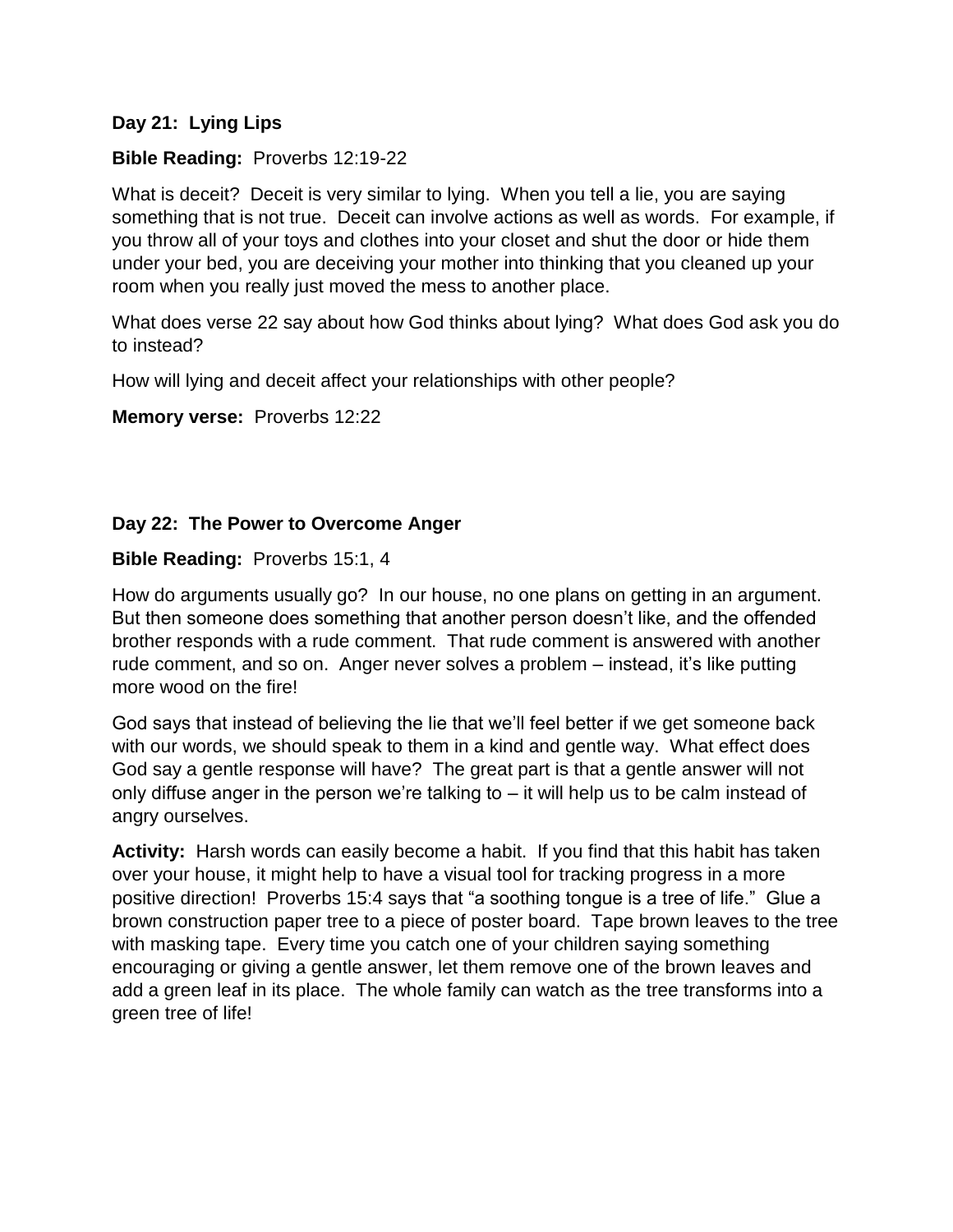# **Day 23: A Living Sacrifice**

# **Bible Reading:** Romans 12:1-2

These verses begin a chapter in which the apostle Paul teaches us how to get along with people, and the point here is absolutely key to living out the rest of the chapter!

What does verse 1 say that we are to do?

Verse 2 says that we should be **transformed** instead of **conformed**. What do these two words mean? The word transformed comes from the same Greek word that we get the word "metamorphosis" from.

What are we to be conformed to? God wants our minds to be conformed to what His word says. We "renew our minds" when we study His word.

Are there influences in your life that cause you to be conformed to the world instead of conformed to God's word? Are you choosing to fill your mind with what God says, or are you filling it with worldly thinking?

**Day 24:** Project day! Choose a project from the Acts of Kindness list, or make up one of your own.

## **Day 25: Being Diligent to Serve**

#### **Bible Reading:** Romans 12:9-16

What does it mean to "give preference to one another?" (NASB)

What other commands do you see in the verses for how we are to serve each other?

Find a way today to either be devoted to prayer, to help someone who is in need, or to show hospitality.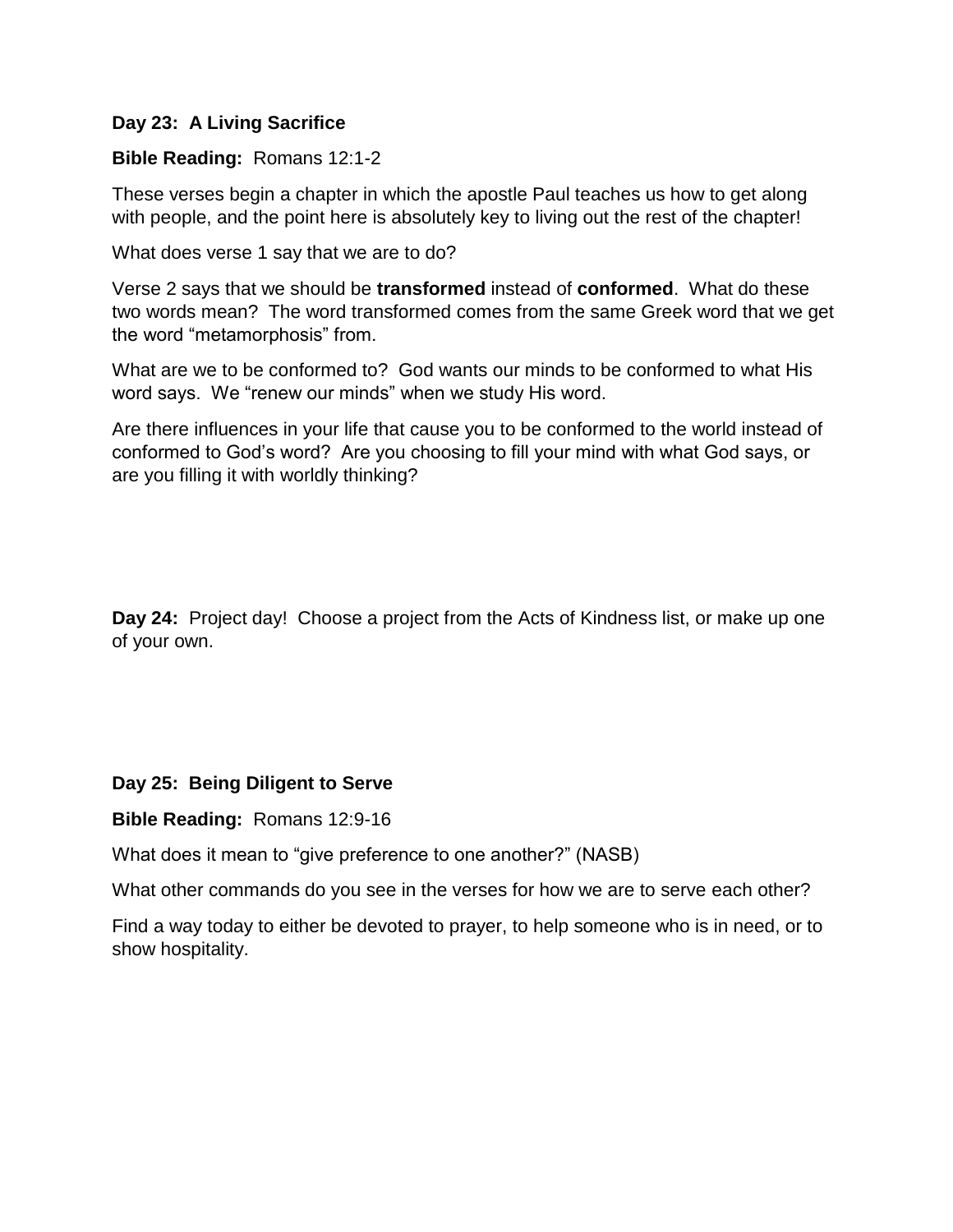# **Day 26: Loving People Who Are Hard to Love**

# **Bible Reading:** Romans 12:17-21

What does verse 17 say about how we should respond if someone sins against us?

Whose job is it to repay sin? Verse 19 says that God will deal with sinners. When we take things into our own hands and take revenge against another person, we are not trusting that God will do what He said!

It's a popular idea that we should ignore people who are annoying or rude, but this passage says to go a step further. What does verse 20 say? It says that we are to actually be *kind* to people who have done unkind things to us! Now this passage is not saying that we should let people physically harm us, but there are many times that the unkind act is not extreme and we can respond with something kind. In our neighborhood, we have often seen that the rude kids are often bored kids. Inviting them to play baseball with us or throw the football for a while can make a big impact.

One more thought on this issue… When we respond with rude words when someone wrongs us, it ruins any chance that we might have to share the gospel with that person. On the other hand, a kind response is a powerful testimony!

**Activity:** If there is someone is your family's life that is difficult to love, start by praying for that person. Pray for their needs, pray that they would come to know God if they don't already, and pray that you would have opportunities to love them. Then look for those opportunities!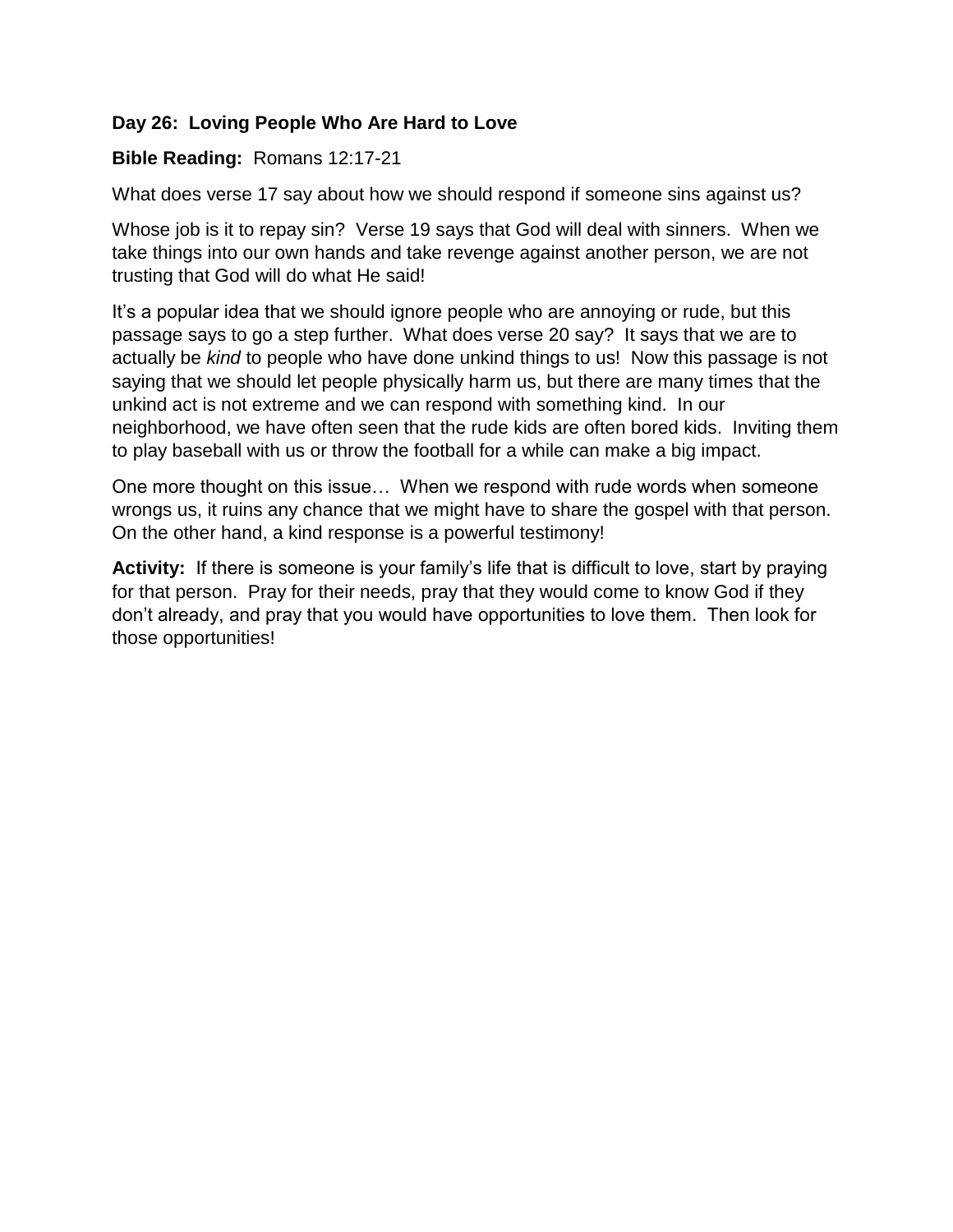# **Day 27: When Stuff Becomes More Important than People**

# **Bible Reading:** Luke 12:13-21

In this passage, Jesus told a parable cautioning us not to be focused on gaining wealth. What question prompted the telling of this parable? A man in the crowd asked Jesus to tell his brother to share the family inheritance with him. The man was probably asking for something that was "fair." It's tempting to be upset when we don't get our fair share, but unfortunately, the Bible does not give us a lot of support for fighting over petty disagreements. Rather, we are to give generously and to trust that God will meet our needs.

What does verse 15 say about the ability of possessions to make us happy?

In our house, we have talked about the fact that there are several wrong reasons for refusing to share.

- "It's mine" is not a reason not to share. Everything we have was given to us by God, and we should use it for His glory.
- "It *might* get broken or used up" is not a reason not to share.
- "I suddenly want it now that you have it" is not a reason not to share.

The only real reason not to share our possessions is if the person is not old enough or mature enough to use whatever it is, or if the person has abused the item in the past. For example, scissors don't need to be shared with a toddler!

Are there any possessions in your life that come between you and your relationship with others? Are there things that you struggle being generous with? How can you put people above possessions today?

**Day 28:** Project day! Choose a project from the Acts of Kindness list, or make up one of your own